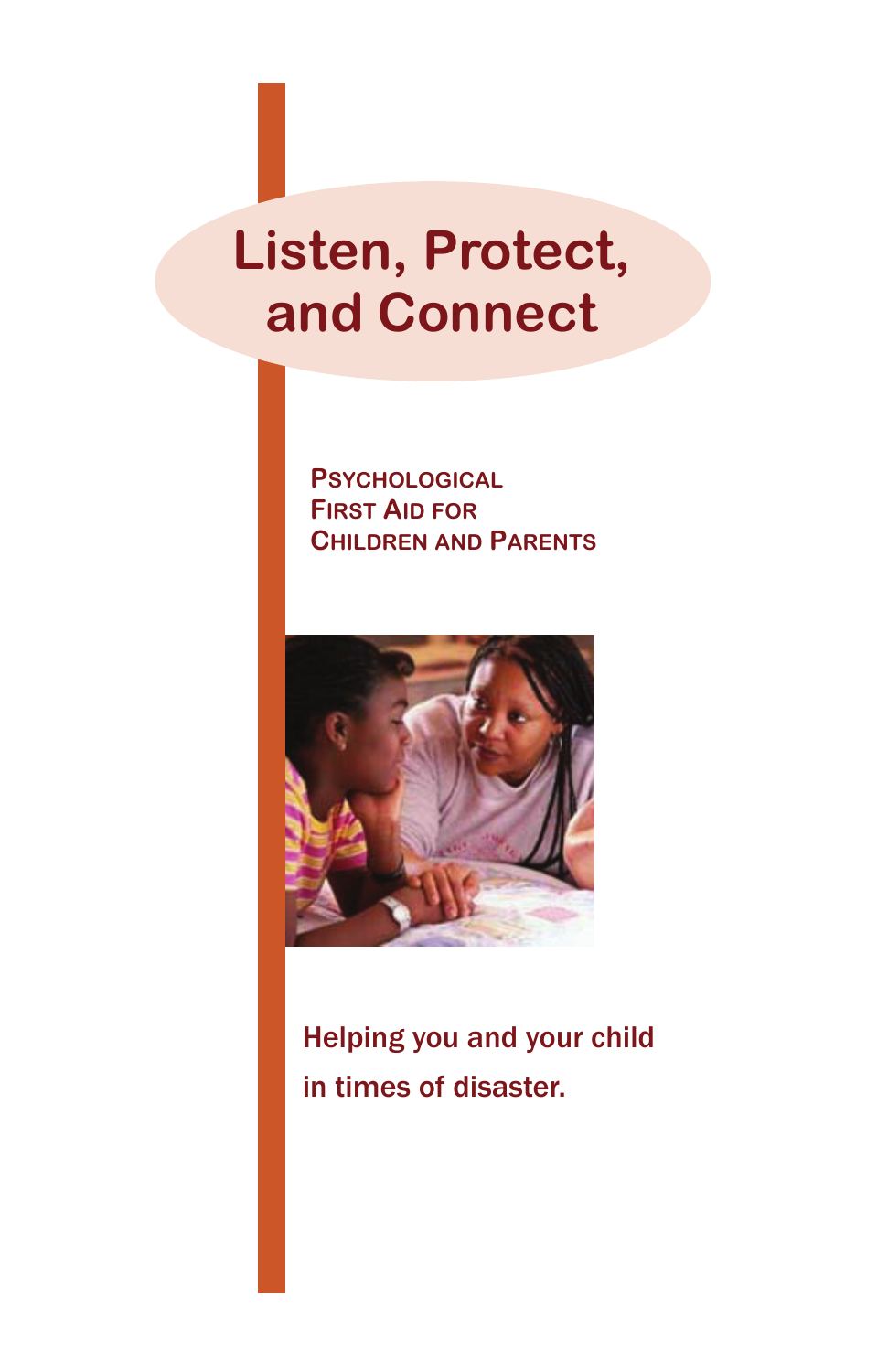#### **As a parent, you are in the best position to help your child in the event of a disaster.**



Just as you talk to your child's doctor about his or her health, such as what to do when your child is sick or hurt, you can also talk to your child's

doctor, mental health professional, or someone at your child's school who can help you and your child after a disaster.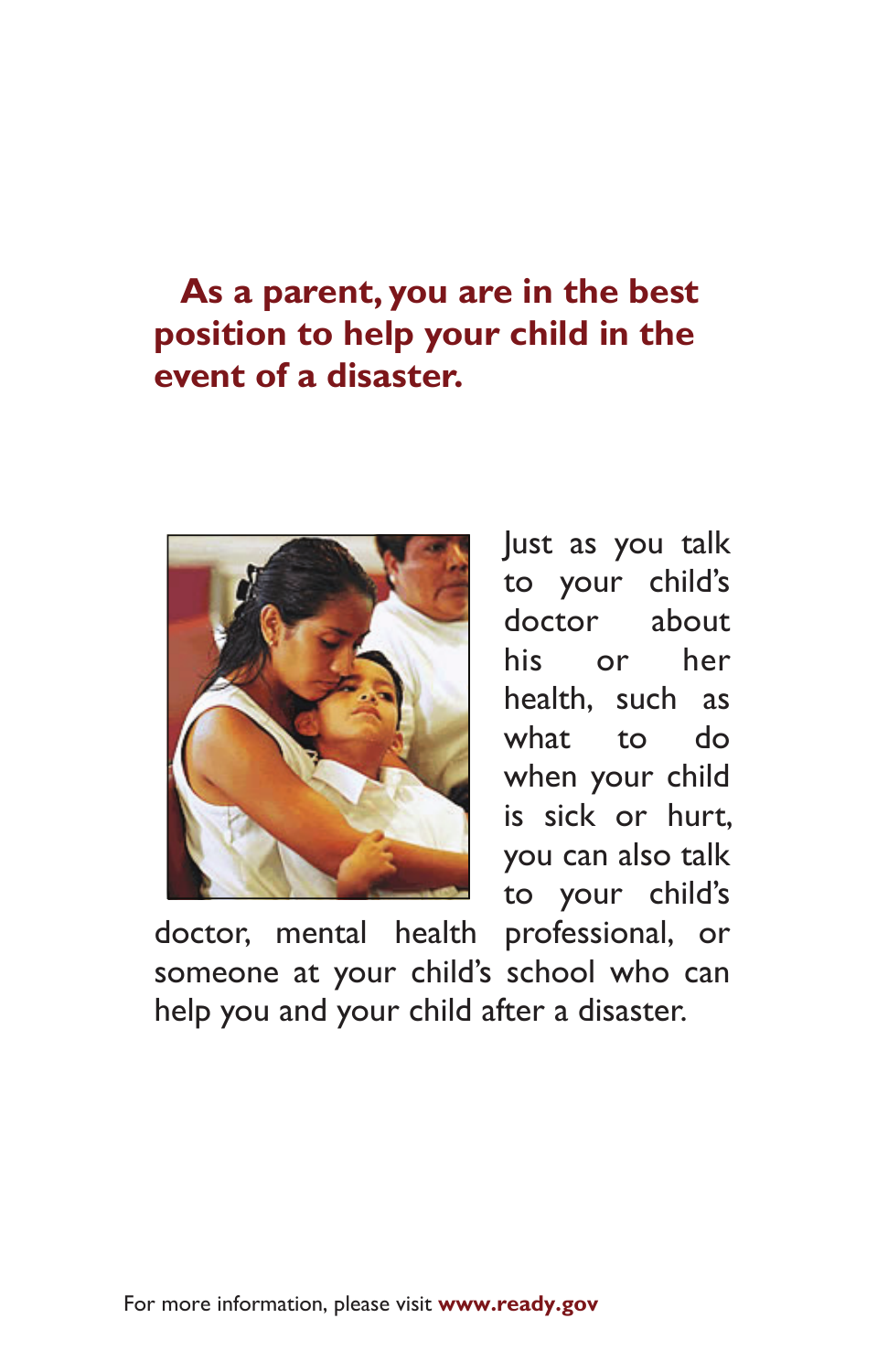$\frac{1}{2}$ lo vour child  $\frac{3}{2}$ You can help your child if you

# $\Box$ **Listen, Protect, and Connect**

the **three steps of "psychological**  first aid" for your child after a disaster.

 These steps can help your child bounce back from a disaster.

For more information, please visit **www.ready.gov**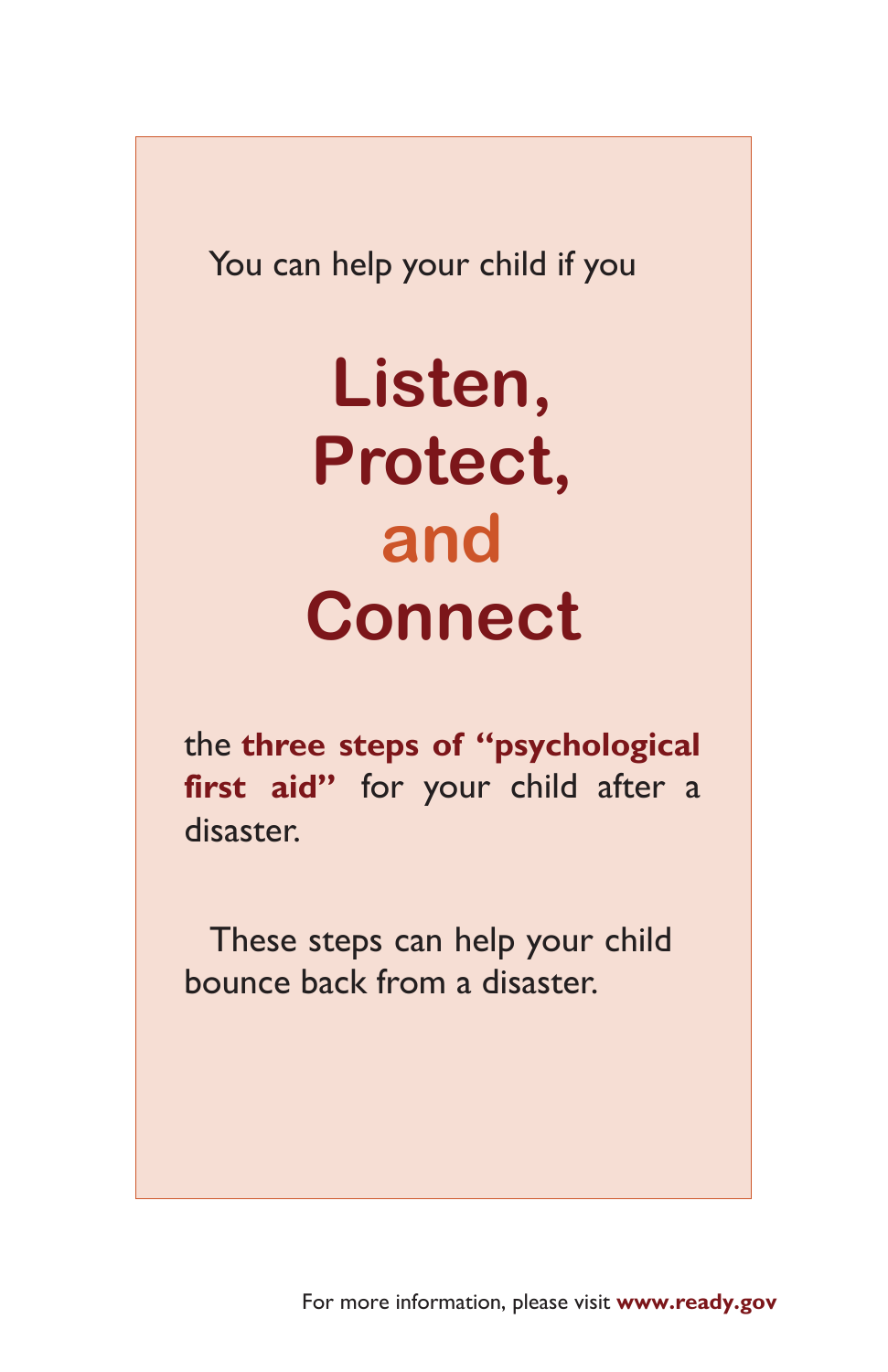**Getting Started: Understanding the Effect of a Disaster on Your Child** 

#### **THINK ABOUT your child's "DIRECT EXPERIENCE" with the disaster.**

 "Direct experience" means a **FIRST-HAND EXPERIENCE** of the disaster (physically experiencing or directly seeing the event as it happens).

 **After a disaster, changes can happen in a child's thoughts, feelings, and behaviors.**  Children may worry about family members, friends, or pets that they care about and worry if the disaster will happen again.

**Common reactions to disasters** include trouble sleeping, problems at school and with friends, trouble listening, and not finishing work or chores. Your child may become more irritable, sad, angry, or worried as they think about what has happened, and as they experience the recovery efforts after the disaster.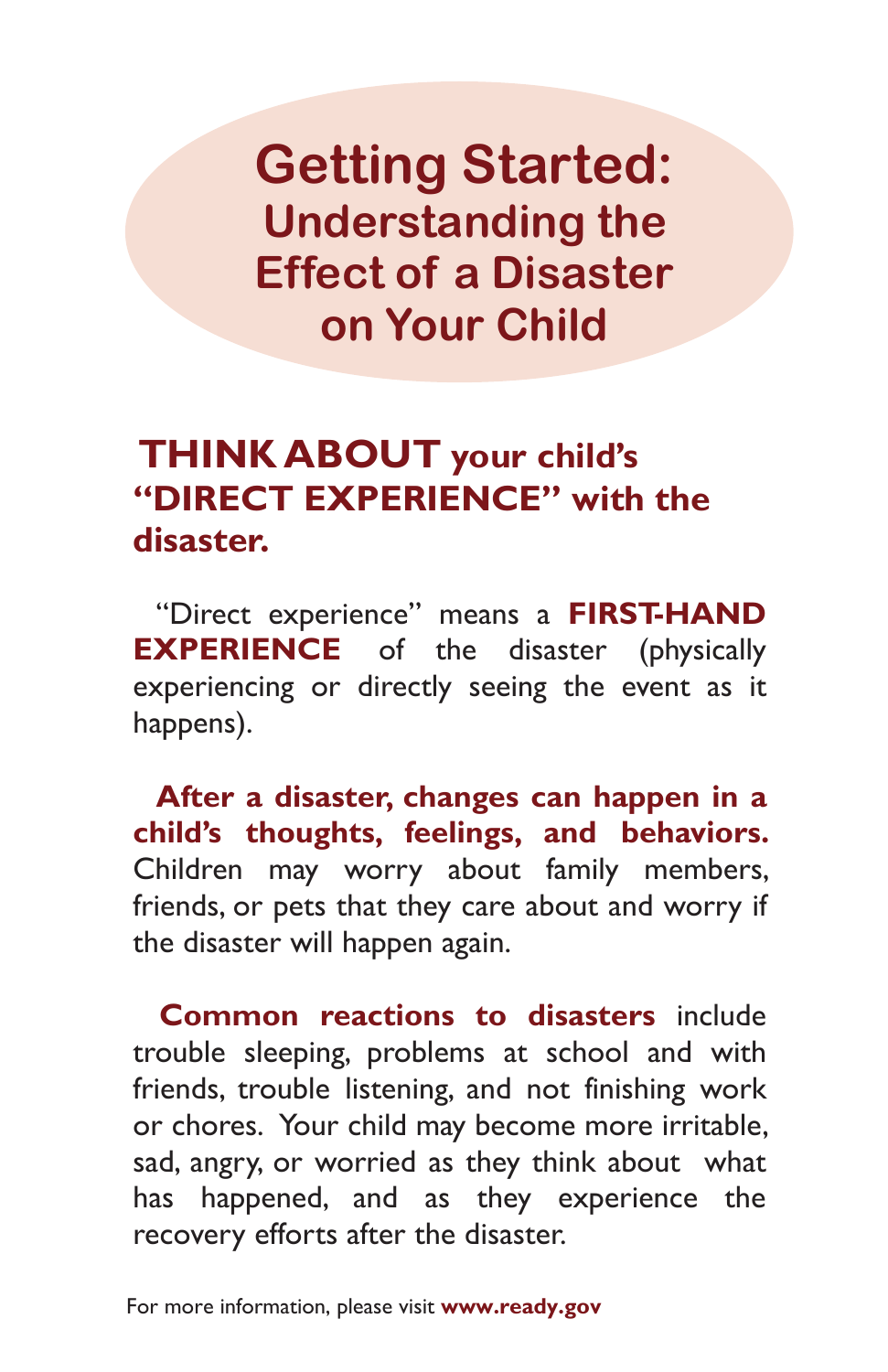#### **THINK ABOUT and IDENTIFY "CONTRIBUTING FACTORS" that can increase your child's reaction to the disaster.**

"Contributing factors" include (check all that apply to your child):

- $\square$  loss of a family member or friend
- $\square$  seeing serious injury or the death of another person
- $\square$  family members who are missing after the disaster
- $\Box$  getting hurt or becoming sick due to the disaster
- $\square$  being unable to evacuate quickly
- $\square$  home loss, family moves, changes in schools or neighborhoods, and/or loss of belongings
- $\square$  past traumatic experiences
- $\square$  pet loss

**If your child has had any of these experiences,** you may wish to consider talking to his or her doctor, a child mental health professional, or someone at your child's school to get help.

Now that you know about things that can affect your child after a disaster, you're ready to **LISTEN**,**PROTECT**, and **CONNECT**!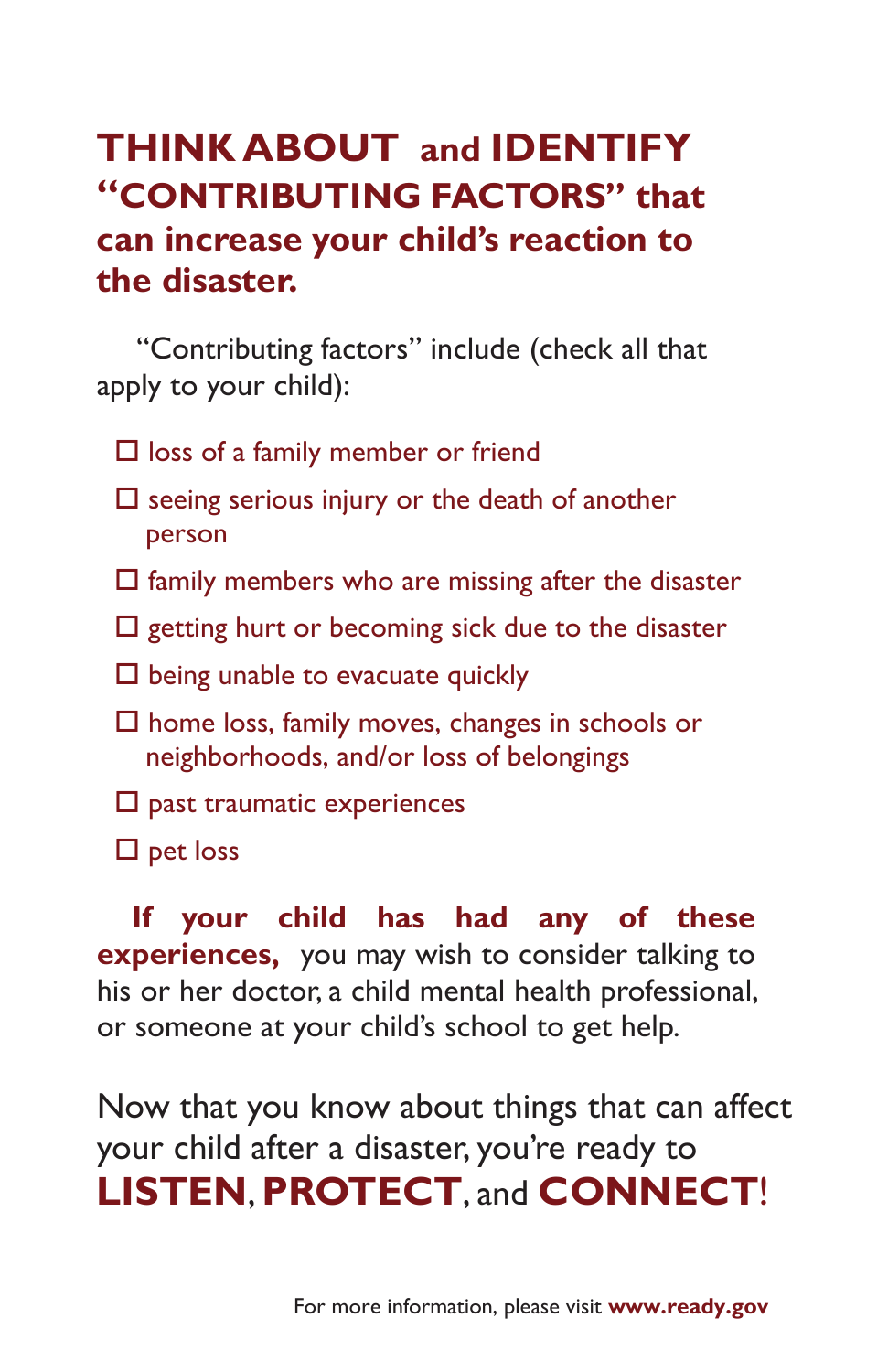## **1. Listen, Protect, and Connect**

The first important step to help your child after a disaster is to **listen and pay attention** to what your child says and how he or she acts. Remember that your child may also show his or her feelings in nonverbal ways.

 **Let your child know** you are willing to listen and talk about the disaster. You can use the following questions to

 $\overline{a}$ 

 $\overline{a}$ 

 $\overline{a}$ 

 $\overline{a}$ 



talk with your child. Afterward, **write down how he or she answers**:

- 1. What does your child think happened and is now happening?
- 2. What does your child understand about the help disaster responders give to people during and after an event?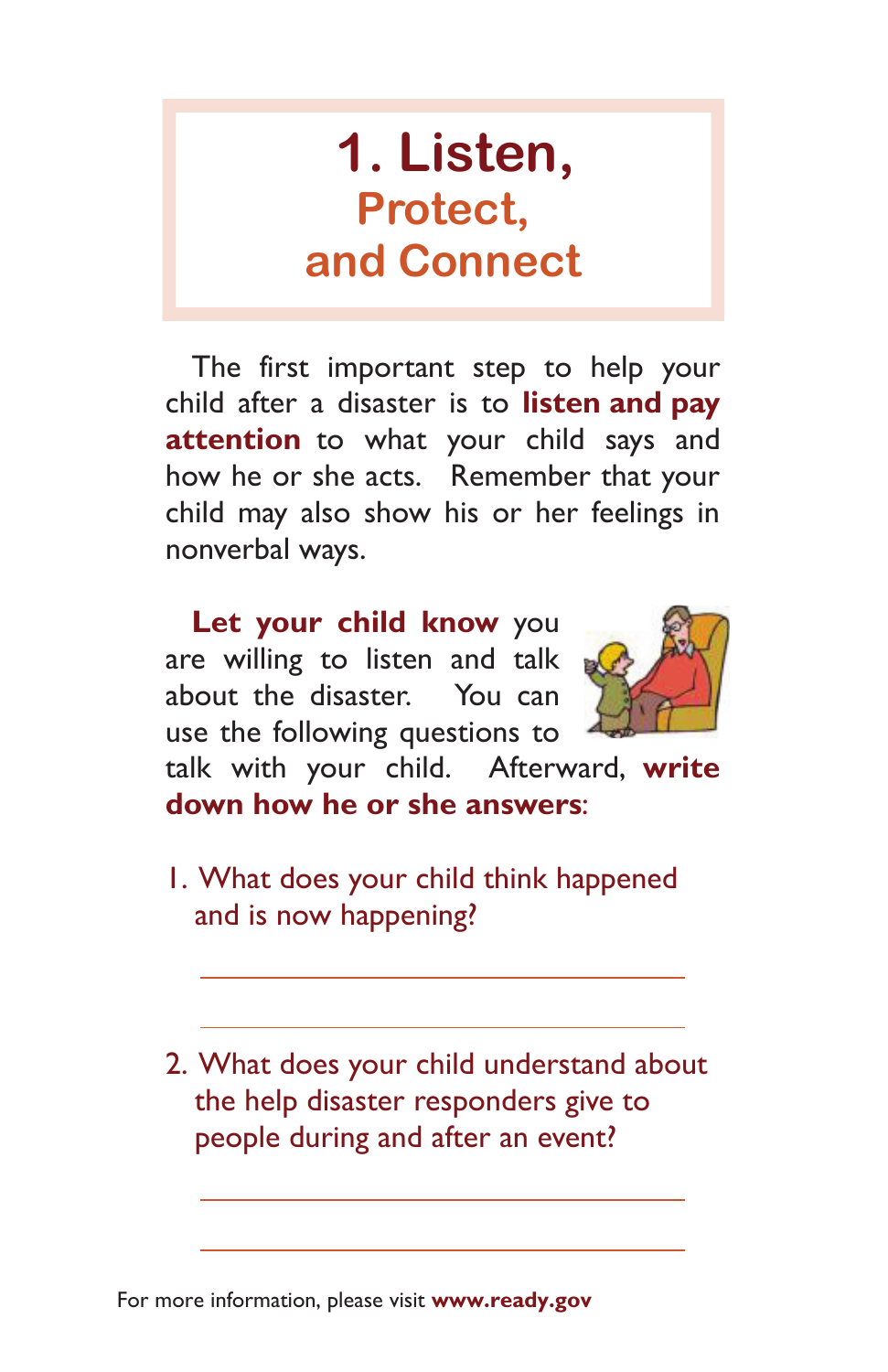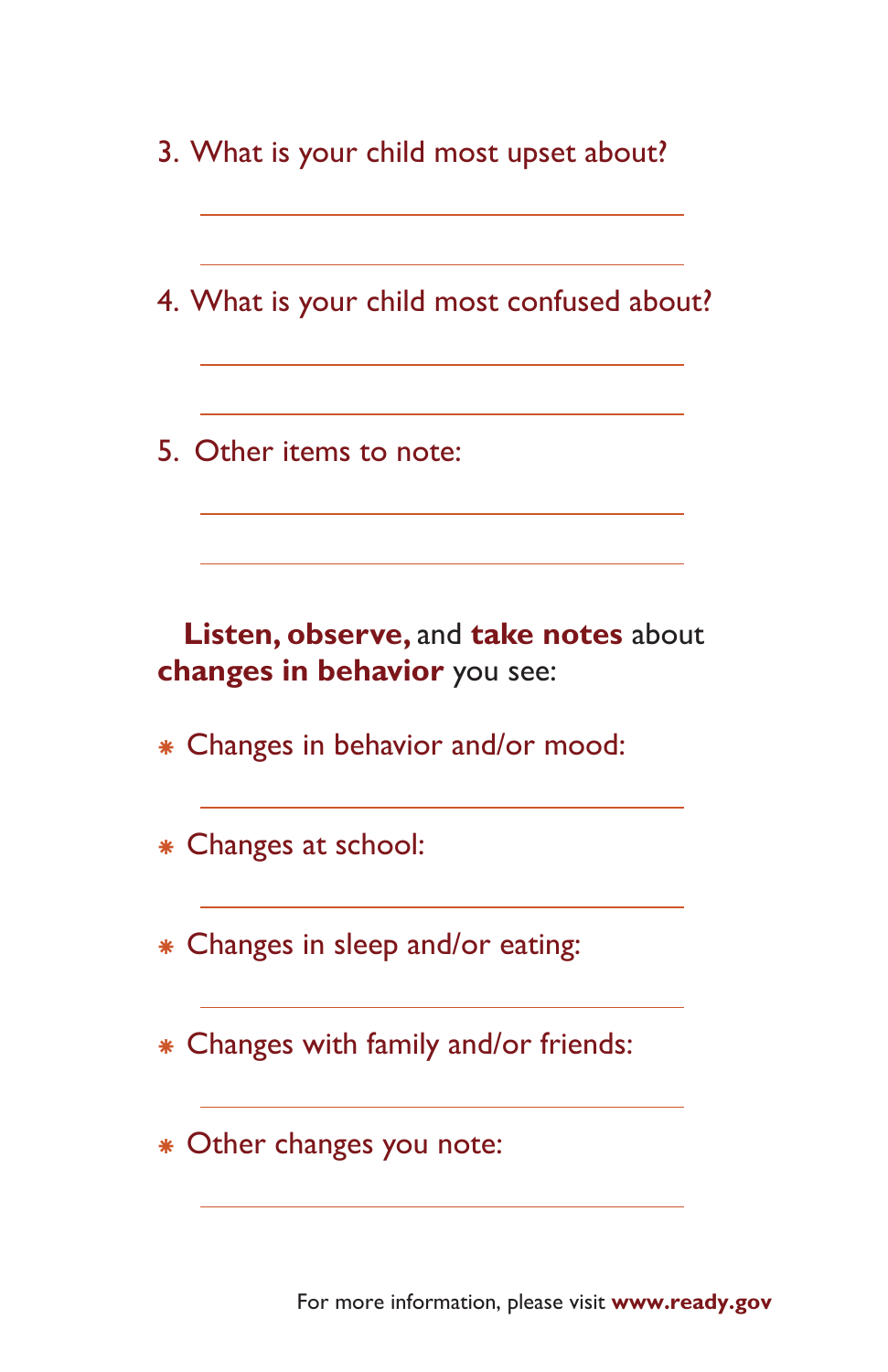## **Listen, 2. Protect, and Connect**

You can **help make your child feel better** by doing some or all of the following:



- <sup>Å</sup> Answer questions simply and honestly (you may need to do this many times).
- <sup>Å</sup> Try to clear up any confusion your child has. Let your child know that he or she is not to blame for the disaster.
- <sup>Å</sup> Provide opportunities for your child to talk, draw, and play, but **don't force it.**
- <sup>Å</sup> Learn what is in place and what is coming up in your neighborhood in response to the disaster.
- <sup>Å</sup> With your child's help, develop a family safety plan and practice it (http:// www.ready.gov/kids/\_downloads/ familyplan.pdf).
- <sup>Å</sup> Talk to your child about what is going on to make him or her safe at home, at school, and in your neighborhood.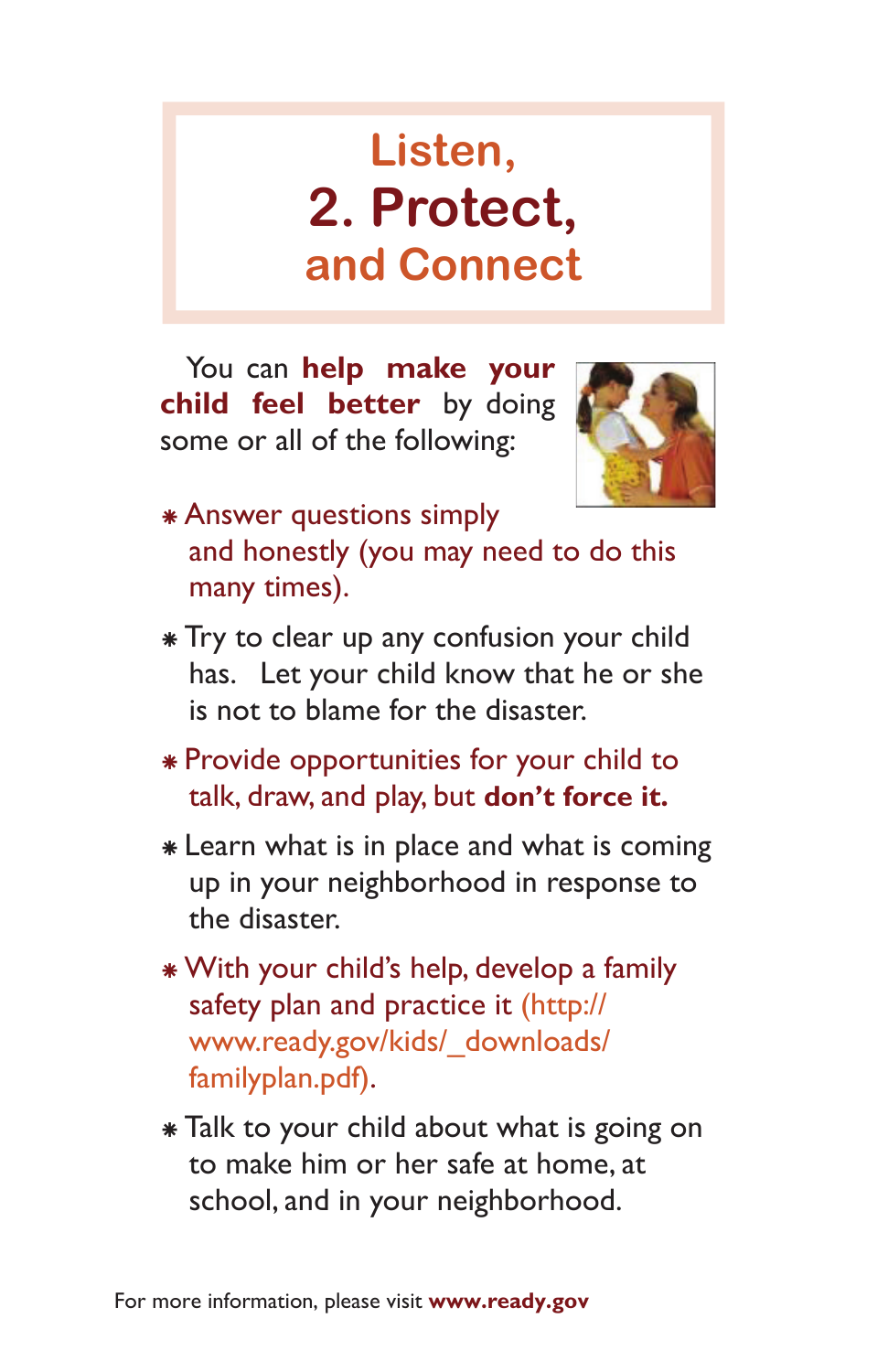- <sup>Å</sup> Limit access to television and newspapers that show disturbing scenes of the disaster. **Remember that what's not upsetting to you and other adults may upset and confuse your child.**
- <sup>Å</sup> Talk about common reactions that adults and children may have during and after a disaster.
- <sup>Å</sup> Maintain "normal" daily tasks and activities as much as possible; limit unnecessary changes.
- <sup>Å</sup> Encourage your child to express his or her thoughts and feelings about what has happened. Let your child know you are interested in what he or she thinks and feels, and listen attentively when your child talks to you.
- <sup>Å</sup> Take a break once in a while from talk and activities related to the disaster.
- <sup>Å</sup> Find ways for your child to feel helpful to your family and others (helping around the house, neighborhood, or school).

 **List** other **things you do** that make your child feel better:

 $\overline{a}$ 

 $\overline{a}$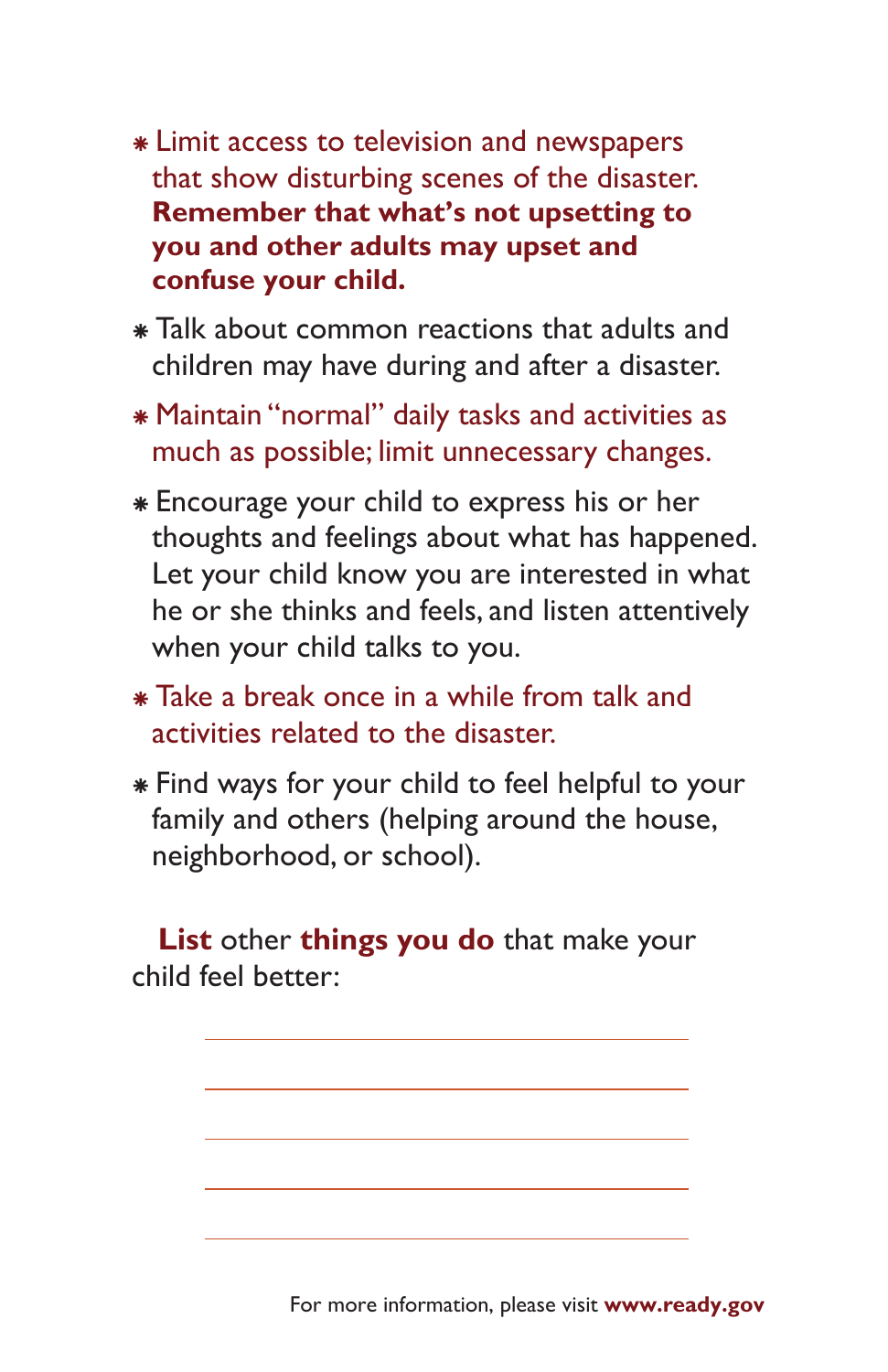## **Listen, Protect, and 3. Connect**



 **Reaching out to family, friends, and people in your neighborhood will help your child after a disaster.** These connections will build strength for both you and your child. Consider ways to make some or all of the following connections:

- <sup>Å</sup> Find people who can offer support to your child and your family.
- <sup>Å</sup> Keep communication open with others involved in your child's life (doctors, teachers, coaches, etc.).
- <sup>Å</sup> Check out school and community resources for disaster survivors.
- <sup>Å</sup> Spend extra time with your child and family.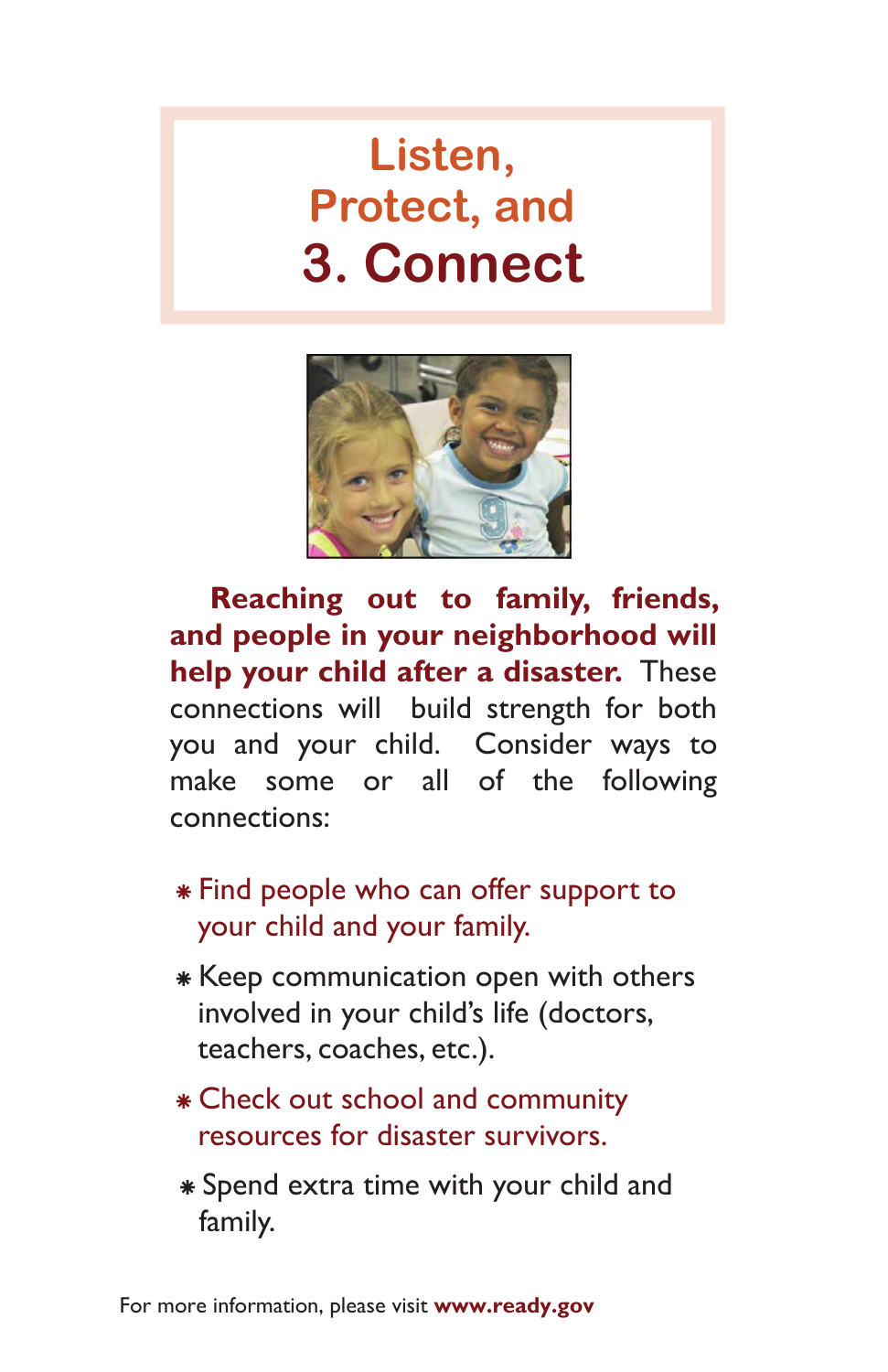- <sup>Å</sup> Encourage after-school activities for your child.
- <sup>Å</sup> Have a family meeting and discuss how everyone can stay in touch if separated during or after a disaster. Create a Family Communications Plan (http:// www.ready.gov/kids/\_downloads/ familyplan.pdf).
- <sup>Å</sup> Set small goals with your child. Praise him or her for even small achievements.
- <sup>Å</sup> Build on your child's strengths. Find ways to help your child use what he or she has learned in the past to help your child deal with the disaster.
- <sup>Å</sup> Remind your child that a disaster is rare, and discuss other times when he or she has felt safe.
- <sup>Å</sup> Learn and seek out other information that may be helpful to you, your child, and family.

**List** other **things you do** that connect you, your child, and family with the community:

 $\overline{a}$  $\overline{a}$ 

 $\overline{a}$ 

 $\overline{a}$ 

For more information, please visit **www.ready.gov**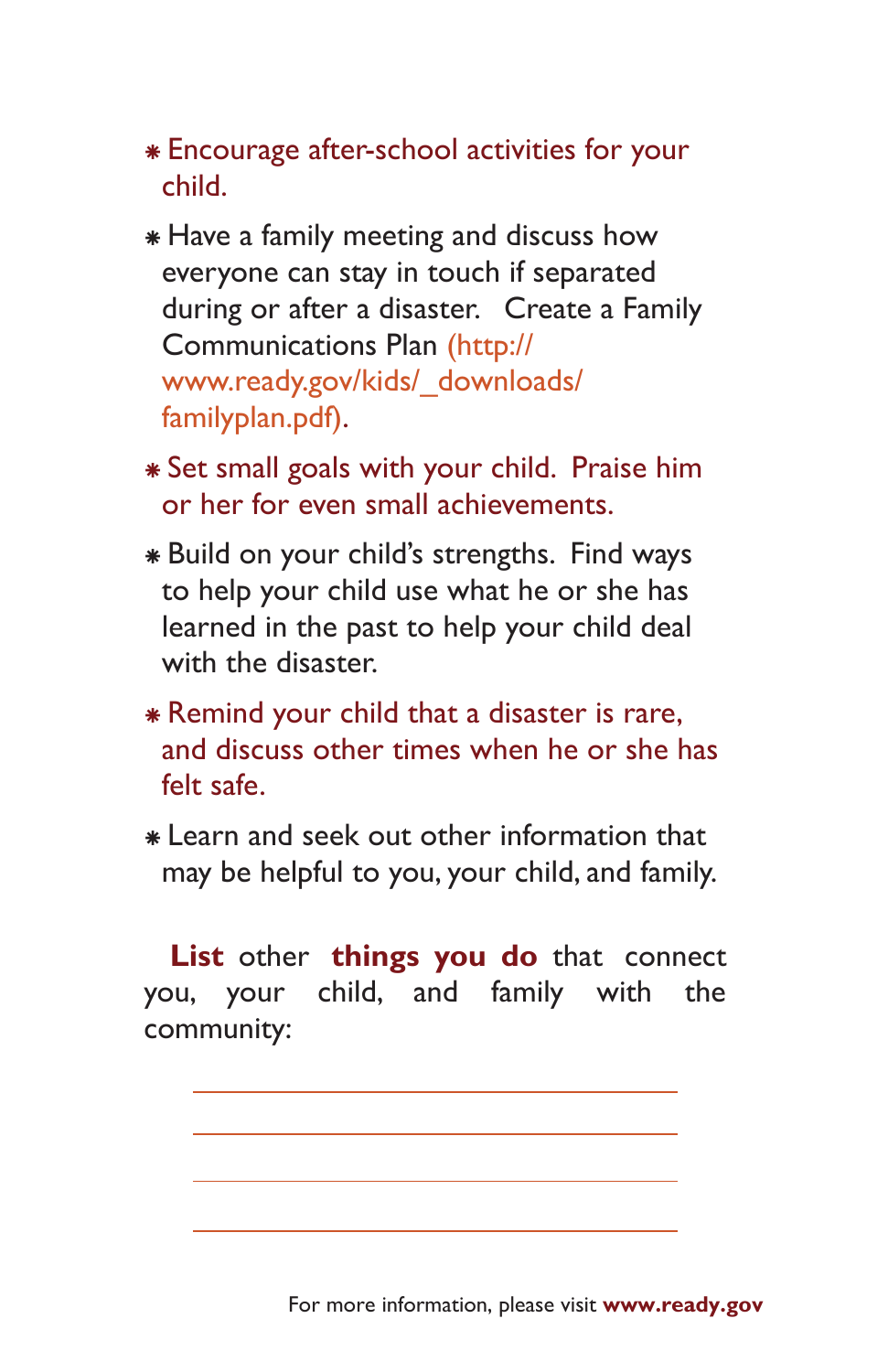# **Keep in Mind**

 As you help your child after a disaster, your **"listen, protect,** and **connect"** efforts may be more successful — and you may be less stressed — if you keep in mind:

- <sup>Å</sup> It is good to be aware of your thoughts, feelings, and reactions about the event, which can be seen and can affect your child.
- <sup>Å</sup> How you cope and behave after an event will influence how your child copes and behaves.
- <sup>Å</sup> Show your child the importance of keeping up good physical and mental health even during stressful times.
- \* Each family member may have a different way or time period needed to cope with disaster.
- <sup>Å</sup> Children of different ages understand and react differently to disasters.
- <sup>Å</sup> A child's behavior may get worse before it gets better.
- <sup>Å</sup> Your child may be more demanding of your time and attention.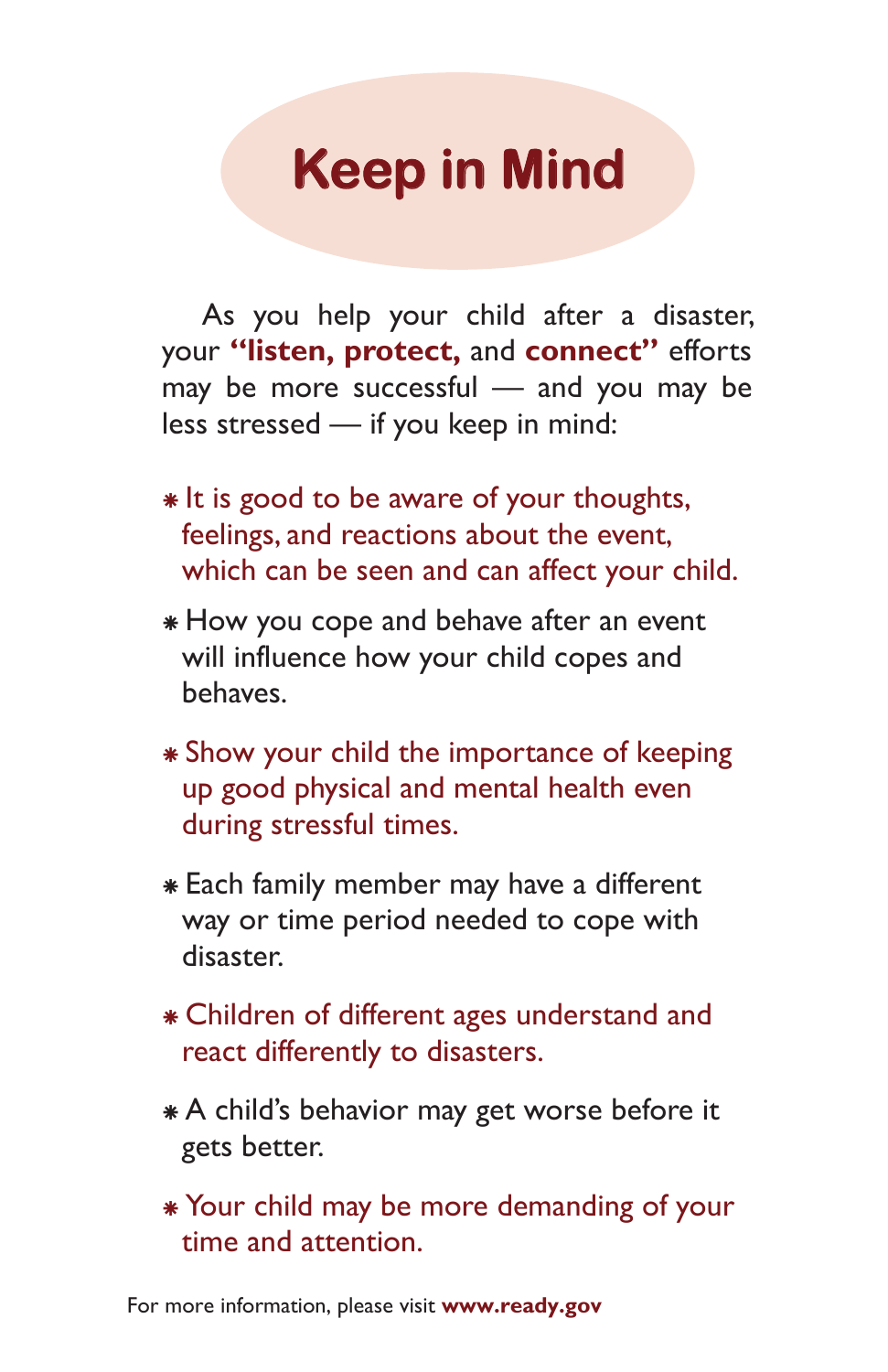- <sup>Å</sup> Extra patience with your child is needed.
- <sup>Å</sup> For many children, any different behavior due to a disaster improves over time.
- <sup>Å</sup> Your child will look to you as a role model for handling the disaster and what happens next.



### **Remember that you and your child can EXPECT RECOVERY.**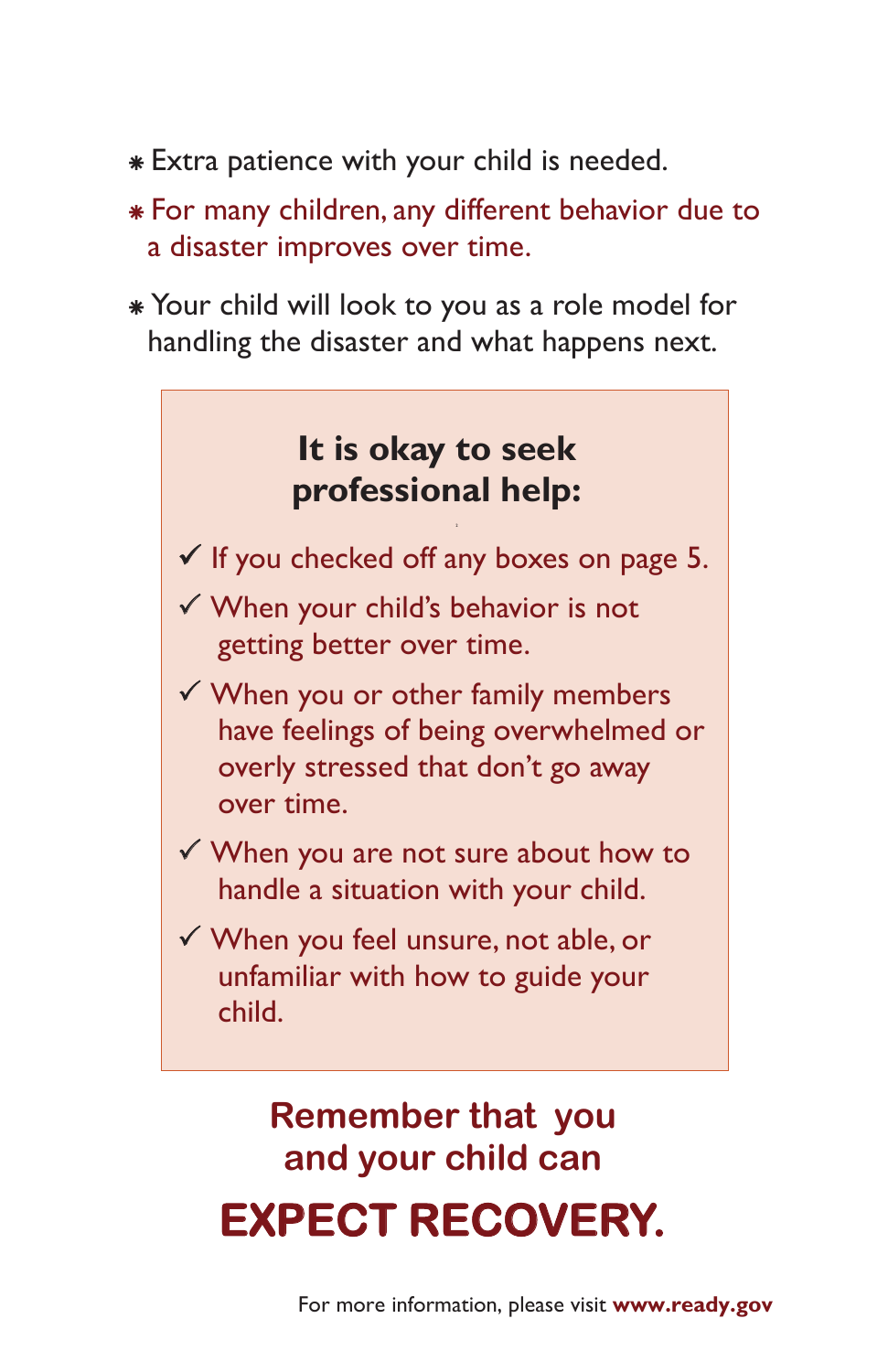#### **For More Information**

#### Please visit **www.ready.gov**

*Ready* is a national public service advertising campaign produced by The Advertising Council in partnership with U.S. Department of Homeland Security. The *Ready* Campaign is designed to educate and empower Americans to prepare for and respond to emergencies, including natural disasters and potential terrorist attacks.

> **For more information on Listen, Protect, and Connect: Psychological First Aid for Children and Parents,**  contact Dr. Merritt Schreiber at **m.schreiber@ucla.edu**.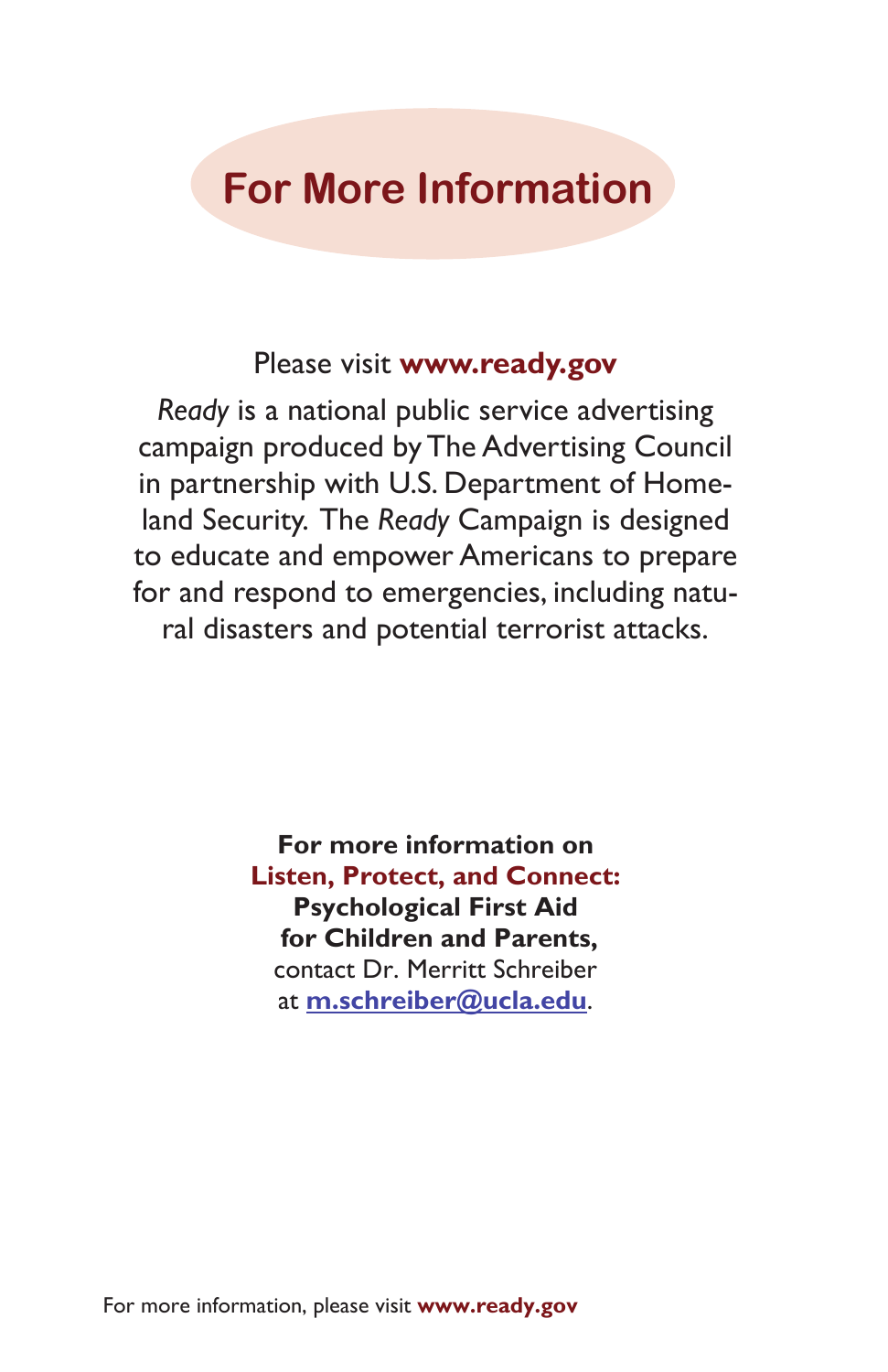### **Acknowledgements**



Thanks to the support of the following centers at the University of California Los Angeles, School of Public Health: **Center for Public Health and Disasters** and **Health and Media Research Group**.



**Listen, Protect, and Connect: Psychological First Aid for Children and Parents** © 2006 M. Schreiber and R. Gurwitch. All rights reserved.

copy editor/designer: Rachel C. Flores